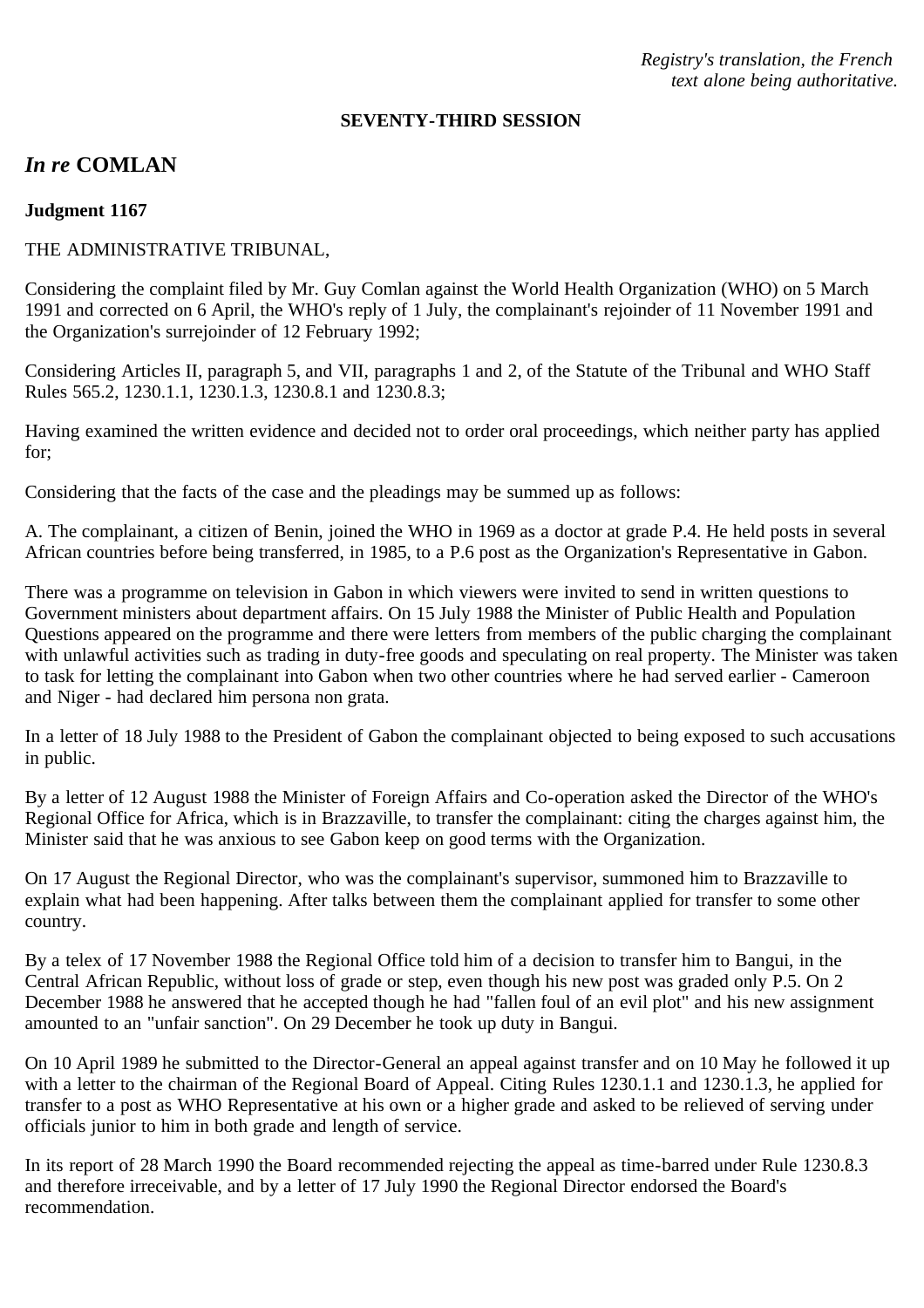On 25 April the complainant had appealed to the headquarters Board of Appeal against the Regional Board's findings. In its report of 10 December 1990 the headquarters Board again held his appeal to be irreceivable under Rule 1230.8.3. As for the merits, it saw "nothing wrong with" transferring him to Bangui; he had suffered no loss of grade or step and no financial injury. The Board recommended rejecting his appeal and in a letter of 28 January 1991, the impugned decision, the Director-General agreed.

B. The complainant submits that his transfer was a punitive measure calculated to wreck his career. It was the outcome of a plot hatched by the Minister of Public Health of Gabon and the Regional Director because he had got the Government to pay back money it owed the Organization. On his supervisor's own admission the television broadcast of charges against him was "a trap set for him" and he "sprang" it. Government officials let out that his supervisor had been behind the demand from the Minister of Foreign Affairs for his transfer. After their talks in August 1988 the Regional Director forced him to apply for transfer and on 23 September 1988 asked him over the telephone to leave Gabon and go back to his home country. He thereupon sent the Director-General his telex of 26 September objecting to his supervisor's tactics.

Though the television programme cast aspersions on him the WHO did not even try to defend him. His transfer made him subordinate to officials who were younger and less well qualified and had lower grades and seniority. The "emotional torment" his supervisor has subjected him to since August 1988 has caused him moral injury.

He seeks the quashing of the impugned decision, the restoration of his rights, including assignment to a post not lower than his present grade - D.1/P.6, step 1 - and preferably higher, an award of 500 million CFA francs in moral damages, and costs.

C. In its reply the WHO submits that the complaint is irreceivable.

Rule 1230.8.3 says that "A staff member wishing to appeal against a final action must dispatch to the Board concerned, within sixty calendar days after receipt of such notification, a written statement of his intention to appeal specifying the action against which appeal is made ..."; and Rule 1230.8.1 that "An action is to be considered as final when it has been taken by a duly authorized official and the staff member has received written notification of the action". The complainant got notice of the material decision on 17 November 1988. Not until 10 April 1989 did he send the Director-General the telex announcing his intention of filing an appeal. He plainly missed the time limit in Rule 1230.8.3 and the Director-General was right to reject the appeal as irreceivable in his decision of 28 January 1991.

Besides, the complaint is devoid of merit. The complainant is wrong to blame his transfer on bias on the Regional Director's part. It was unavoidable: when the Government of a host country wants the WHO to recall its Representative the Organization cannot but comply. The decision was in the WHO's interests. The charges of impropriety levelled at its Representative on a television programme broadcast throughout the country were a threat to its good name among the people of Gabon. The Regional Director had no wish to harm him and he adduces no evidence of any "plot" the Director might have been involved in. The Director saw him before taking the decision, and besides, it assigned him to duties of the kind he had almost always had since joining the Organization. The Director also approached the Director-General to make sure he kept his grade on a personal basis.

His transfer was in line with the material rules and was no disciplinary measure. Rule 565.2 says that "A staff member may be reassigned whenever it is in the interest of the Organization to do so. A staff member may at any time request consideration for a reassignment in his own interest". After seeing the Regional Director in August 1988 the complainant himself applied under that rule for transfer from Gabon.

There is nothing in the rules that says a supervisor must be older or have greater seniority than his subordinates.

D. In his rejoinder the complainant observes that according to Rule 1230.8.1 before appeal will lie to a board of appeal against a final decision the administrative remedies must have been exhausted. That was the context in which he sent his telex to the Director-General on 26 September 1988. He was also awaiting his yearly performance report in the hope that it would reflect the findings of an inquiry his supervisor should have made into the charges against him.

He enlarges on his pleas on the merits.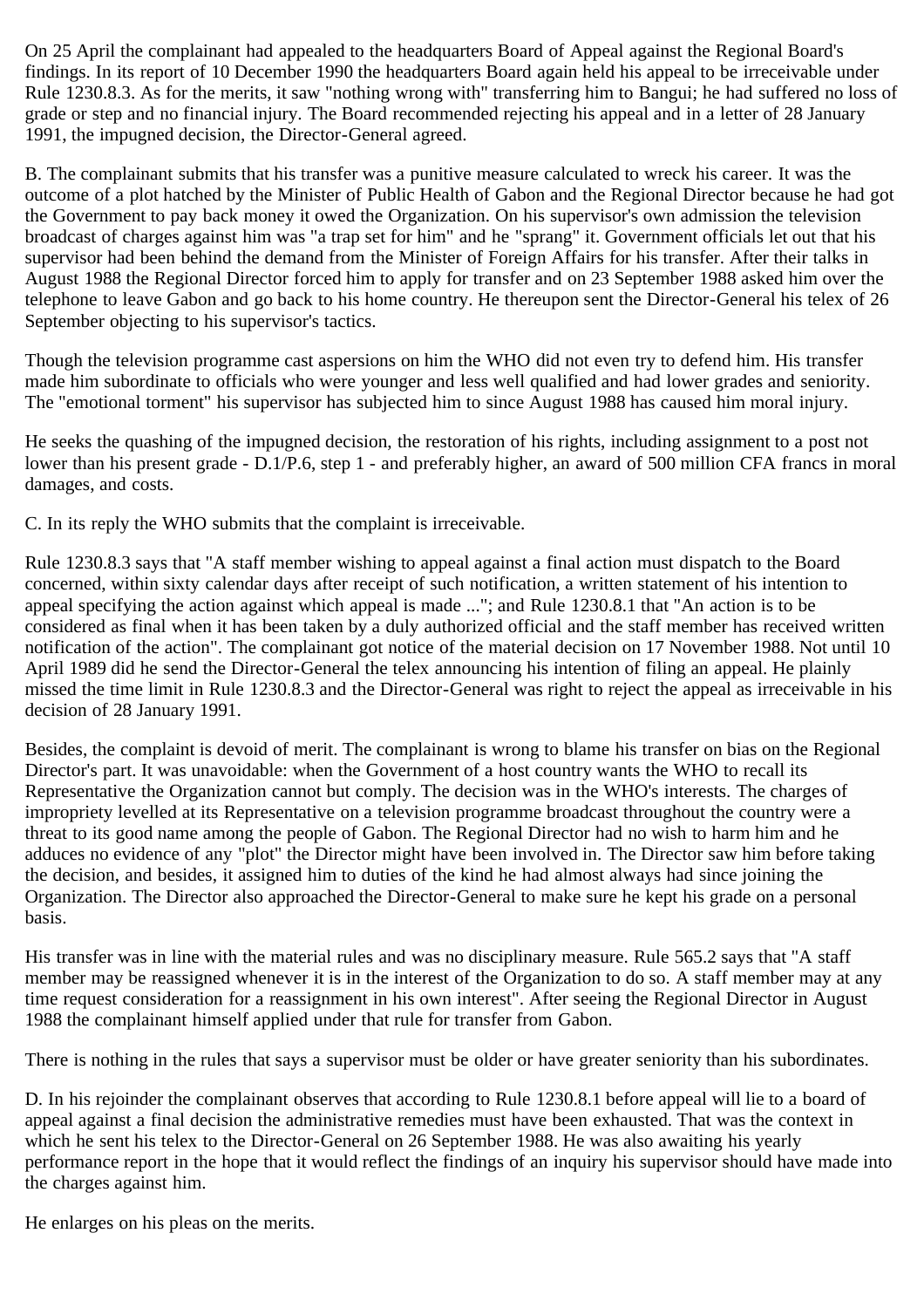E. In its surrejoinder the WHO submits that the rejoinder raises no new issue and it accordingly presses the case made out in its reply.

## CONSIDERATIONS:

1. The complainant, who is a doctor of medicine, joined the WHO in 1969 and has held a career appointment since 1975. In 1985 the Organization appointed him its Representative in Gabon.

In 1988 his relations with the Government of Gabon soured and the Minister of Foreign Affairs demanded his transfer to another country. By a telex of 17 November 1988 the Director-General ordered his transfer to a grade P.5 post in Bangui as study co-ordinator, but at his own grade, P.5/D.1, and step.

In his answer of 2 December, though he protested at what he saw as a plot, he accepted transfer to Bangui, and he took up duty there on 29 December.

Not until 10 April 1989 did he give notice of appeal against the decision of 17 November 1988, and he filed his full appeal on 10 May with the Regional Board of Appeal.

2. WHO Staff Rule 1230.8.3 reads:

"A staff member wishing to appeal against a final action must dispatch to the Board concerned, within sixty calendar days after receipt of such notification, a written statement of his intention to appeal specifying the action against which appeal is made and the subsection or sections of Rule 1230.1 under which the appeal is filed."

The proceedings before the Regional Board were long, indeed far too long: the Board did not report until 28 March 1990. Its main conclusion was that the appeal was time-barred and therefore irreceivable and its recommendation was to reject it.

The complainant then went to the headquarters Board of Appeal, which reported on 10 December 1990. It came to the same conclusion, the Director-General accepted its recommendation on 28 January 1991, and that is the decision against which the complaint has been filed, within the time limit in Article VII(2) of the Tribunal's Statute.

3. It is not in dispute that the complainant failed to meet the time limit of sixty days in Rule 1230.8.3 for appeal to the Regional Board of Appeal. But he makes out that he correctly followed the internal appeal procedure and that his complaint is therefore receivable under Article VII(1) of the Statute. He relies on the first sentence of Rule 1230.8.1, which says that "No staff member shall bring an appeal before a Board until all the existing administrative channels have been tried and the action complained of has become final". In giving notice of appeal the complainant said that he had been unable to act earlier because he had been subjected to "emotional torment" and especially because he had not got until 3 April 1989 his supervisor's appraisal of his performance.

4. His argument fails.

First, the rule he relies on, 1230.8.1, has to be read in its entirety. The second sentence reads:

"An action is to be considered as final when it has been taken by a duly authorized official and the staff member has received written notification of the action."

Those conditions were met by the end of December 1988, and the complainant does not cite any step he took that may be treated as an appeal in the period from the date when he got the decision of 17 November 1988 to April 1989. Time limits are mandatory.

Secondly, Rule 1230.8.3, on which the impugned decision rests, does not require the lodging of a full statement of appeal within the time limit. All that is needed for the appeal to be receivable is that the impugned decision be clearly identified and the pleas set out.

As for the complainant's plea that he was subjected to "emotional torment", that is a gratuitous allegation for which he adduces no cogent evidence.